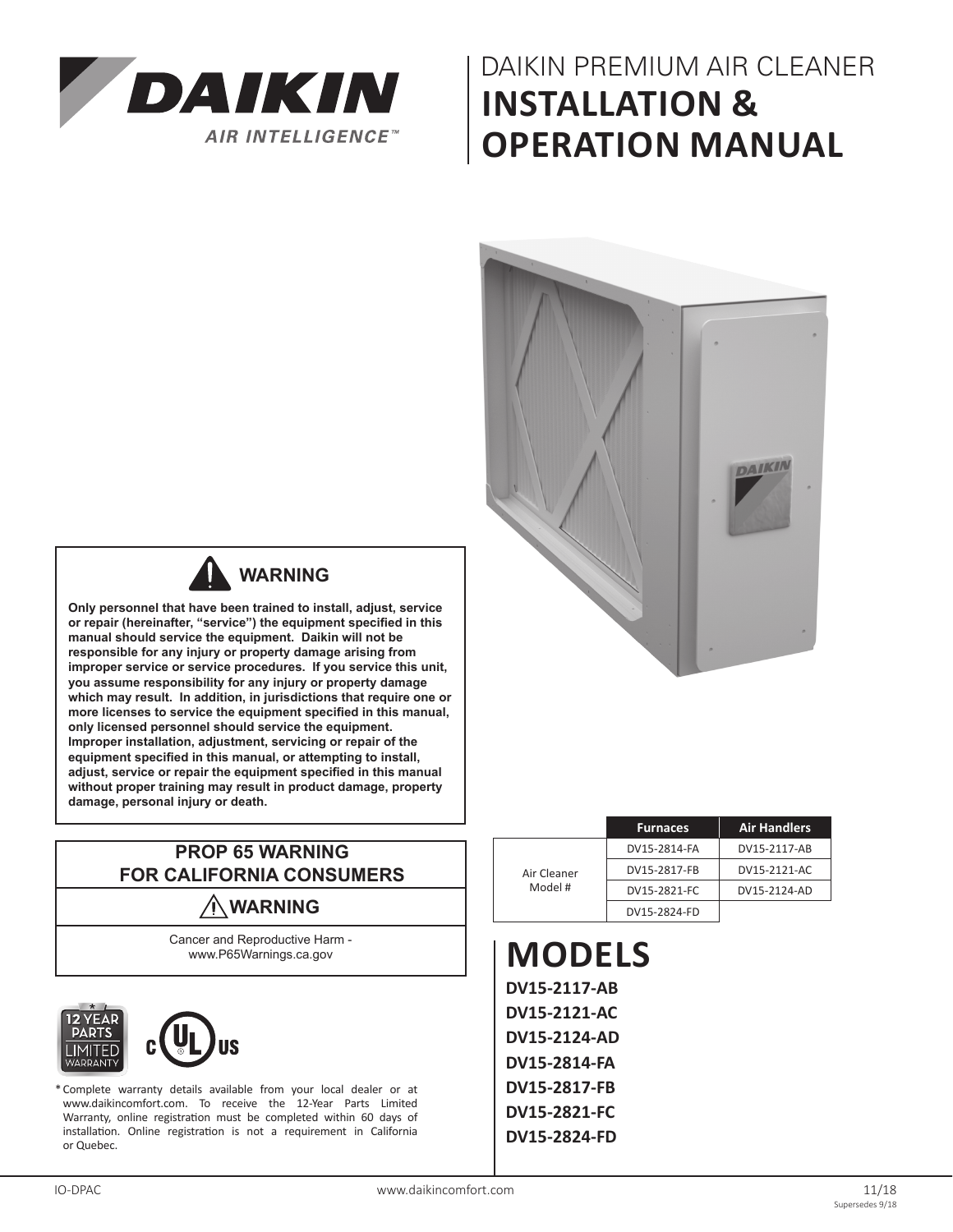#### **Description**

The Daikin Premium Air Cleaner is an in-line air cleaner that treats home air for airborne particulate matter found in the home. The high efficiency MERV 15 media filter removes more than 85% of particles down to 0.3 microns in size at rated flow.

#### **Proprietary Notice**

This document and the information disclosed herein are proprietary data of Daikin North America LLC. Neither this document nor the information contained herein shall be reproduced, used, or disclosed to others without the written authorization of Daikin North America LLC, except to the extent required for installation or maintenance of recipient's equipment.

### **Copyright Notice**

Copyright 2018, Daikin North America LLC All rights reserved.

#### **Replacement Media Filters**

| Air Cleaner Model <sup>(1)</sup> | Replacement Filter Part <sup>(2)</sup> |
|----------------------------------|----------------------------------------|
| DV15-2117-AB                     | 0160M00013                             |
| DV15-2121-AC                     | 0160M00014                             |
| DV15-2124-AD                     | 0160M00015                             |
| DV15-2814-FA                     | 0160M00016                             |
| DV15-2817-FB                     | 0160M00017                             |
| DV15-2821-FC                     | 0160M00018                             |
| DV15-2824-FD                     | 0160M00019                             |

Filter should be changed once or twice a year based on conditions within the home.  $^{(1)}$ EPA EST. NO. 073316-TEX-001  $\bullet$   $^{(2)}$ EPA EST. NO. 71027-MEX-001

### **Read and save these instructions.**

#### **WARNING!**

This symbol indicates important instructions. Failure to heed them can result in serious injury or death.

#### **CAUTION!**

This symbol indicates important instructions. Failure to heed them can result in injury or material property damage.

### **WARNING!**   $\triangle$

Before beginning any installation or modification, be certain that the main line electrical disconnect switch is in the OFF position. Unexpected start-up of system blower may cause serious injury. Tag disconnect switch with suitable warning labels.

#### **CAUTION!** Installation:  $\triangle$

- Only trained personnel should install this unit (see warning on cover page).
- Homeowners can perform the basic maintenance functions of replacing filters.
- When working on the air cleaner, observe precautions in the Owner's Manual, labels attached to the furnace or air handler, and other safety precautions that may apply. Follow all safety codes. Wear safety glasses and work gloves.

### **WARNING!**  $\triangle$

Risk of Carbon Monoxide poisoning. Do not use this air cleaner without the cabinet door installed. If the cabinet door is not installed, there is a risk that exhaust fumes may be drawn into occupied spaces, which can cause injury or death.

### **WARNING!**  $\triangle$

This air cleaner utilizes very strong magnets to fasten the cabinet door. Magnets may interfere with pacemakers and Implantable Cardiac Defibrillators (ICDs). 

#### **WARNING!**

Do not ingest magnets; ingested magnets can cause serious intestinal injury.

#### i**CAUTION!**

This air cleaner utilizes industrial strength magnets. Hold front door panel with both hands when removing or replacing door to avoid pinching fingers between door and cabinet.

### **Installation**

**IMPORTANT:** This air cleaner may cause more of a restriction on the airflow in the air-handling system than a standard 1" equipment filter, because of its increased efficiency. As the filter collects particulates, the pressure drop increases and airflow through the filter decreases. This air cleaner is not recommended where added pressure drop would cause operational problems with the heating and cooling equipment.

#### **Location**

This air cleaner is adaptable to unitary residential forced air heating or cooling systems. It is designed to be installed in the return air duct close to the blower compartment of the furnace or air handler. This location provides the most even air flow across the filter helping to keep the system motor and fan clean.

#### **To improve the performance of the air cleaner, these simple steps are recommended:**

- Run your heating/cooling system fan continuously, on low speed if available, since the air cleaner only removes particulate matter when the system fan is operating.
- Ensure there are no obstructions to airflow (for example, from furniture or carpets) in front of the return air grilles so that air moves freely to the heating/cooling equipment.

#### **WARNING!**

Turn off the heating and cooling system fan before performing maintenance to the air cleaner.

## i**Important: Read and save these instructions. This guide to be left with equipment owner.**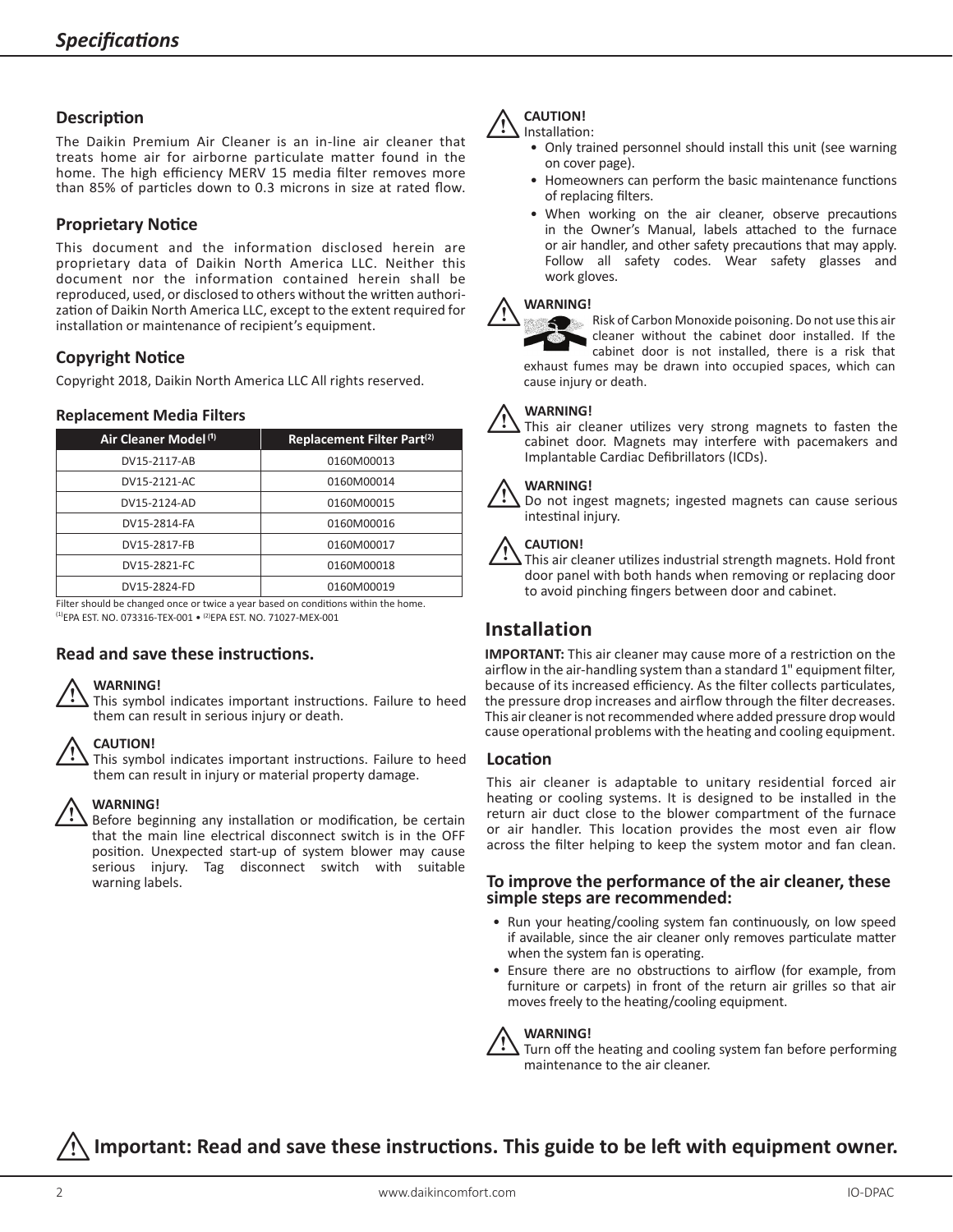## **General Installation Steps**

- 1. **Remove existing equipment filter (if present) and clean blower compartment:** Thoroughly clean the blower compartment, since the air cleaner cannot remove accumulated dirt from the blower chamber and distribution ducts.
- 2. **Leave sufficient room around the air cleaner:** There must be adequate room to remove and replace the filter from the air cleaner cabinet.
- 3. **Transitions:** If the air duct does not fit the air cleaner opening, a gradual transition is recommended to reduce air turbulence through the air cleaner and ensure its efficient operation. A maximum of 20° of expansion, or approximately 4 inches per running foot (10 cm per 30 cm), is recommended for each side of the transition fitting. **Note:** Do not reduce ductwork size to fit a smaller air cleaner. This will increase the velocity of airflow and may decrease cleaning efficiency.
- 4. **Turning vanes:** If the air cleaner is installed adjacent to an elbow or angle fitting, field-installed turning vanes are recommended to improve air distribution across the filter.
- 5. **Remove the door:** When removing or replacing the door, hold the outer door panel with both hands. The door has industrial strength magnets in it which can pinch fingers if caught between door and cabinet.



- 6. **Remove filter:** remove filter from cabinet
- 7. **Install the cabinet:** Attach cabinet to furnace and filter riser, air handler or to plenum with the ten  $\frac{8}{32}$ " x 1/2" self-tapping hex head screws provided. Note direction of flow indicated on top and bottom of cabinet.



- 8. **Seal the joints in the return air system:** All joints and seams between the air cleaner, the heating / cooling equipment and the return air duct should be sealed with aluminum tape or mastic to prevent dust from entering the clean air stream.
- 9. **Replace filter and door:** After attaching cabinet and sealing all joints, reinstall filter (note direction of flow) and replace door, making sure it is properly seated.
- 10. **Adjust Daikin Badge:** If a different orientation is needed, slide badge up and pull out of door. Rotate to proper orientation and reinstall.

| Dimensions (in) |      |           |           |     |     |     |      |      |  |
|-----------------|------|-----------|-----------|-----|-----|-----|------|------|--|
| <b>MODEL</b>    | А    | <b>B1</b> | <b>B2</b> | C   | D   | E   | F    | G    |  |
| DV15-2117-AB    | 17.5 | 21.1      | 21.7      | 1.4 | 0.8 | 1.3 | 14.7 | 19.4 |  |
| DV15-2121-AC    | 21.0 | 21.1      | 21.7      | 1.4 | 0.8 | 1.3 | 18.2 | 19.4 |  |
| DV15-2124-AD    | 24.5 | 21.1      | 21.7      | 1.4 | 0.8 | 1.3 | 21.7 | 19.4 |  |
| DV15-2814-FA    | 14.0 | 28.0      | 28.6      | 0.8 | 0.8 | 3.8 | 12.5 | 23.9 |  |
| DV15-2817-FB    | 17.5 | 28.0      | 28.6      | 0.8 | 0.8 | 3.8 | 16.0 | 23.9 |  |
| DV15-2821-FC    | 21.0 | 28.0      | 28.6      | 0.8 | 0.8 | 3.8 | 19.5 | 23.9 |  |
| DV15-2824-FD    | 24.5 | 28.0      | 28.6      | 0.8 | 0.8 | 3.8 | 23.0 | 23.9 |  |





| <b>Specifications</b> |                               |                               |                             |                               |                               |                               |                               |  |  |
|-----------------------|-------------------------------|-------------------------------|-----------------------------|-------------------------------|-------------------------------|-------------------------------|-------------------------------|--|--|
| <b>MODEL</b>          | DV15-2117-AB                  | DV15-2121-AC                  | DV15-2124-AD                | DV15-2817-FB<br>DV15-2814-FA  |                               | DV15-2821-FC                  | DV15-2824-FD                  |  |  |
| Airflow - up to       | Up to 1200 cfm                | Up to 1600 cfm                | Up to 1800 cfm              | Up to 1200 cfm                | Up to 1600 cfm                | Up to 2000 cfm                | Up to 2000 cfm                |  |  |
| maximum rated flow    | $(2039 \text{ m}^3/\text{h})$ | $(2718 \text{ m}^3/\text{h})$ | (3058 m <sup>3</sup> /h)    | $(2039 \text{ m}^3/\text{h})$ | $(2718 \text{ m}^3/\text{h})$ | $(3398 \text{ m}^3/\text{h})$ | $(3398 \text{ m}^3/\text{h})$ |  |  |
| <b>Duct Size</b>      | 21 x 17 in                    | 21 x 21 in                    | 21 x 24 in                  | 28 x 14 in                    | 28 x 17 in                    | 28 x 21 in                    | 28 x 24 in                    |  |  |
|                       | $(53 \times 43 \text{ cm})$   | $(53 \times 53 \text{ cm})$   | $(53 \times 61 \text{ cm})$ | (71 x 36 cm)                  | $(71 \times 43 \text{ cm})$   | (71 x 53 cm)                  | $(71 \times 61 \text{ cm})$   |  |  |
| Pressure Drop*        | 0.09 in. w.g.                 | 0.09 in. w.g.                 | 0.09 in. w.g.               | 0.08 in. w.g.                 | $0.08$ in. w.g.               | $0.08$ in. w.g.               | $0.06$ in. w.g.               |  |  |
|                       | @ 600 cfm                     | @ 800 cfm                     | @ 900 cfm                   | @ 600 cfm                     | @ 800 cfm                     | @ 1000 cfm                    | @ 1000 cfm                    |  |  |
| (Filter Only)         | $0.26$ in. w.g.               | $0.29$ in. w.g.               | $0.25$ in. w.g.             | $0.25$ in. w.g.               | $0.24$ in. w.g.               | $0.22$ in. w.g.               | $0.17$ in. w.g.               |  |  |
|                       | @ 1200 cfm                    | @ 1600 cfm                    | @ 1800 cfm                  | @ 1200 cfm                    | @ 1600 cfm                    | @ 2000 cfm                    | @ 2000 cfm                    |  |  |
| <b>MERV Rating*</b>   | 15                            | 15                            | 15                          | 15                            | 15                            | 15                            | 15                            |  |  |

**Notes:**

1. Installation with units with ECM motors recommended.

2. Two filters should be considered for any airflow rates above maximum rated flow or when duct pressure loss is excessive.

| <b>Furnace Size</b>                                              |  |  |                                                               |  |  |  |  |
|------------------------------------------------------------------|--|--|---------------------------------------------------------------|--|--|--|--|
| <b>Furnace Riser</b>                                             |  |  | AMP-BSRB-2814   AMP-BSRB-2817   AMP-BSRB-2821   AMP-BSRB-2824 |  |  |  |  |
| When using a furnace riser use DV15-2824-FD on all size furnaces |  |  |                                                               |  |  |  |  |

MERV Rating 15 - Minimum Filtration Efficiency @492 fpm: • E1 85% (0.3 - 1.0 micron) • E2 90% (1.0 - 3.0 microns) • E3 95% (3.0 - 10.0 microns) \*Independent testing performed by LMS Technologies, Inc.



**Furnace Riser**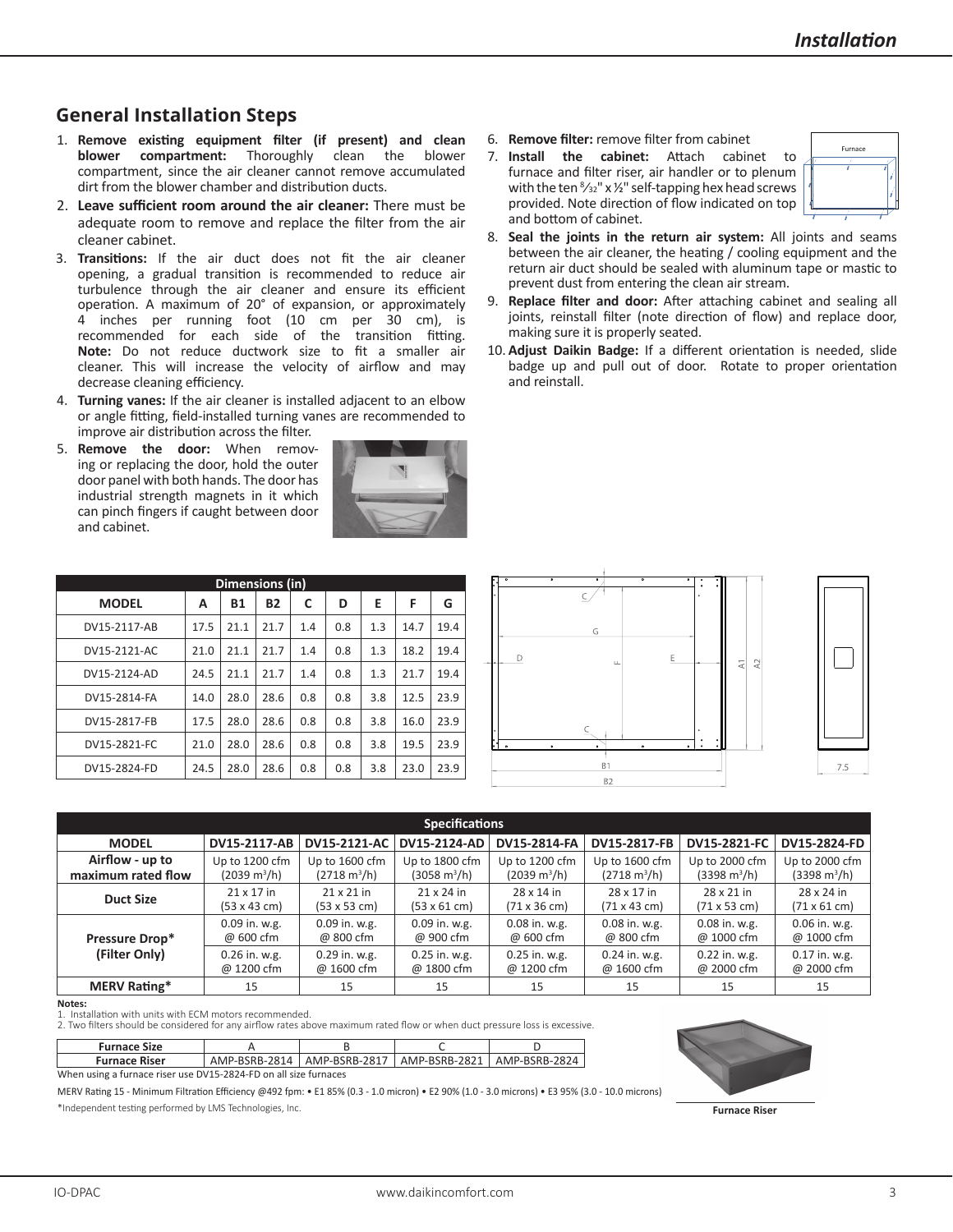#### **Filter Match-up Options**

| <b>Air Handler Filter Options</b> |                   |        |  |  |  |  |
|-----------------------------------|-------------------|--------|--|--|--|--|
| Air Handler Size                  | Bottom/Top Return | Plenum |  |  |  |  |
|                                   |                   | Return |  |  |  |  |
|                                   | 21x17             | 21x21  |  |  |  |  |
|                                   | 21x21             | 21x24  |  |  |  |  |
|                                   | 21x24             | 21x24  |  |  |  |  |

| Air Handler Filter Options |                   |                  | <b>Furnace Filter Options</b> |                      |             |                                   |  |
|----------------------------|-------------------|------------------|-------------------------------|----------------------|-------------|-----------------------------------|--|
| dler Size                  | Bottom/Top Return | Plenum<br>Return | <b>Furnace Size</b>           | Bottom/Top<br>Return | Side Return | Side Return with<br>Furnace Riser |  |
| B                          | 21x17             | 21x21            | А                             | 28x14                | 28x17       | 28x24                             |  |
| C                          | 21x21             | 21x24            | B                             | 28x17                | 28x17       | 28x24                             |  |
| D                          | 21x24             | 21x24            |                               | 28x21                | $(2)$ 28x17 | 28x24                             |  |
|                            |                   |                  |                               | 28x24                | $(2)$ 28x17 | 28x24                             |  |



**Duct transition for side flow dual filter installation furnace/air handler application**



**Dual filter furnace application, side return (For any side return on a furnace without a furnace riser, use one DV15-2817-FB on A & B or two DV15-2817-FB on C & D furnace sizes)**



**Single filter furnace application, side return with furnace riser (When using a furnace riser, use DV15-2824-FD on all furnace sizes)**



**Furnace Riser**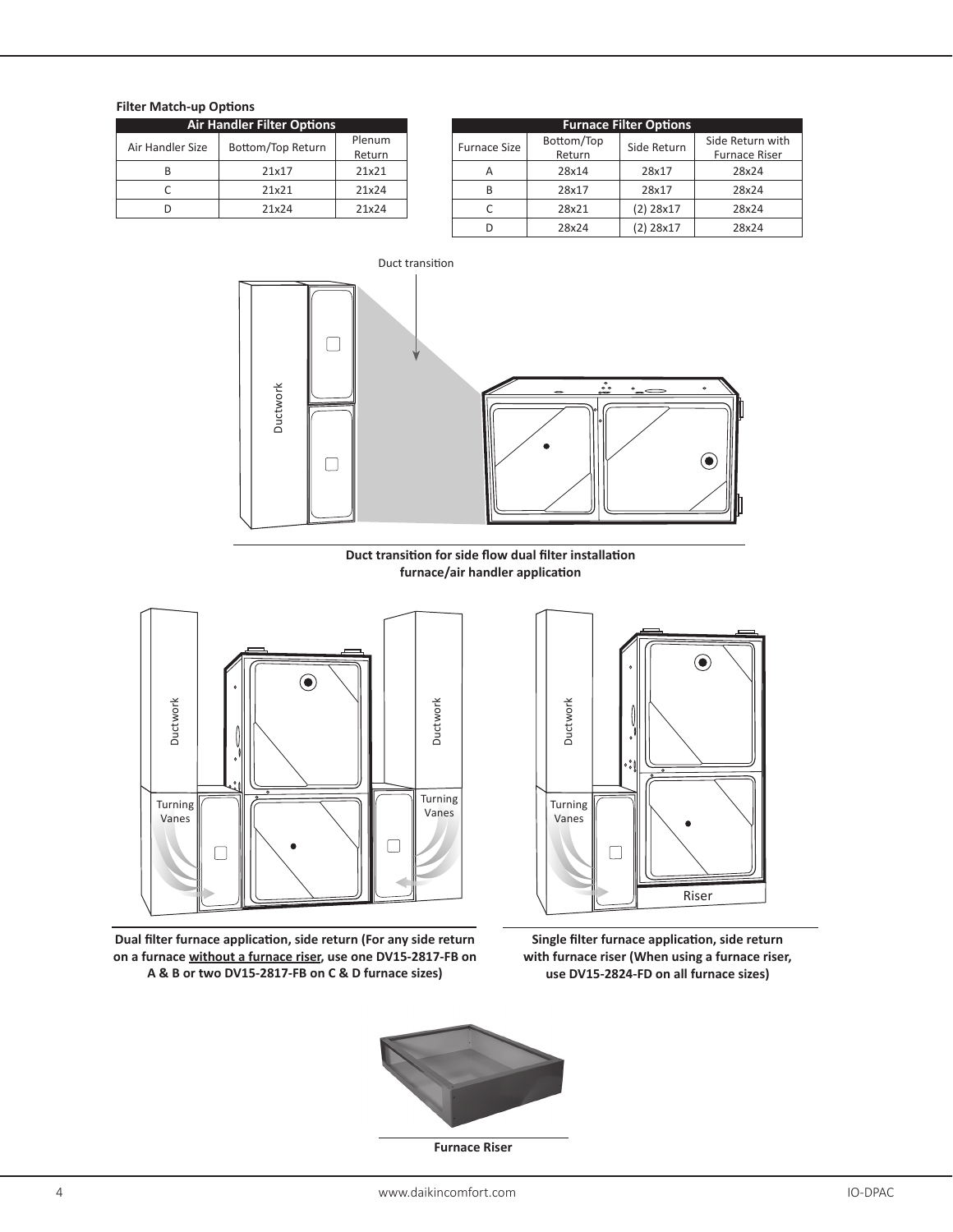**NOTE:** Not all installation options are included below.



**HL/HR furnace/air handler application**

**Upflow/downflow furnace/air handler application**



**Dual filter air handler application**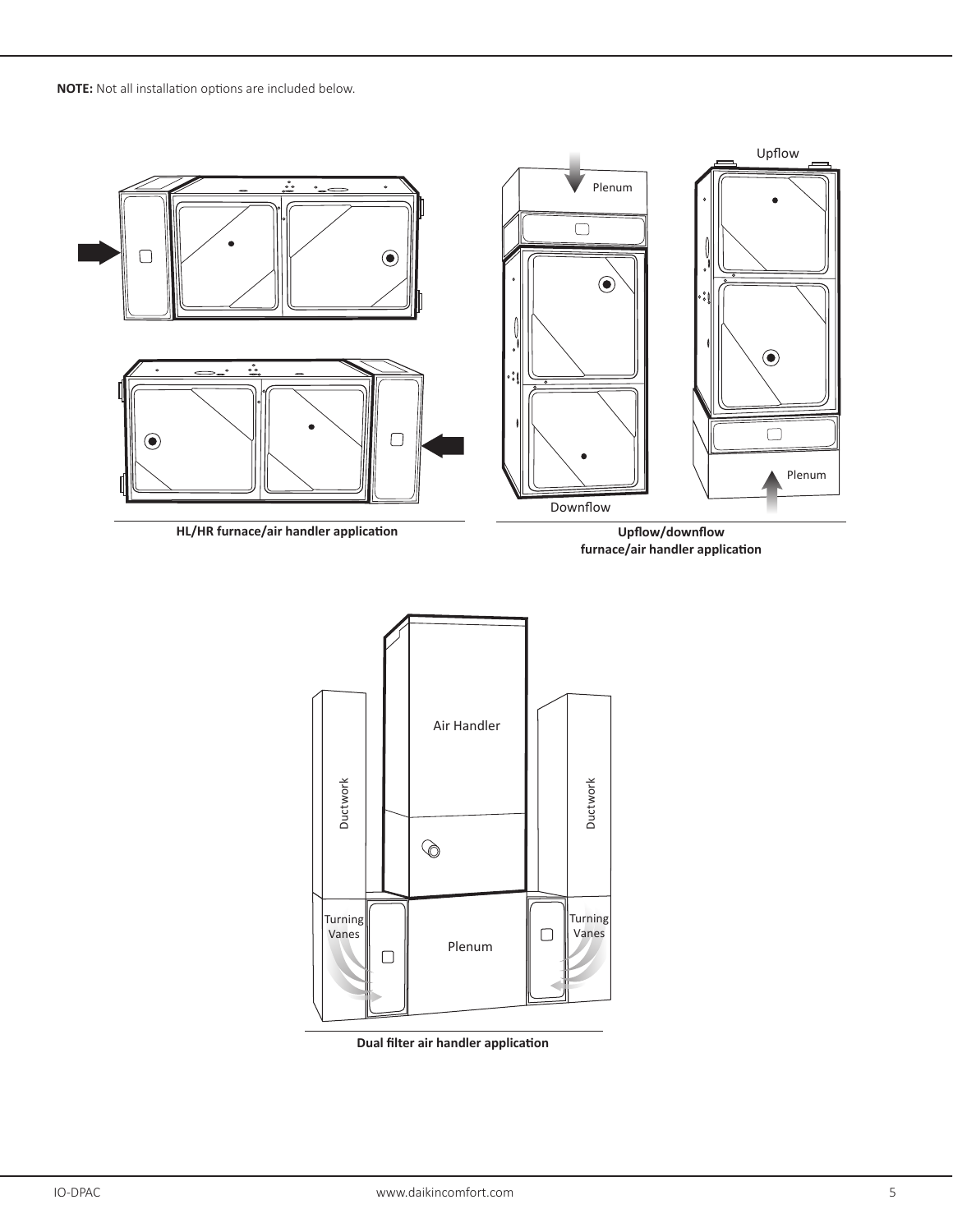

## **Models:**

## **DV15 Series - Premium Air Cleaners – Media Air Cleaners Models: DV15-2117-AB, DV15-2121-AC, DV15-2124-AD, DV15-2814-FA, DV15-2817-FB, DV15-2821-FC, DV15-2824-FD**

#### Who Is Providing The Warranty?

This warranty is provided to you by Daikin North America LLC ("Daikin"), which warrants all parts of this unit, as described below.

To What Type Of Installations Does This Warranty Apply?

This warranty applies to units installed in owner-occupied residences.

#### What Units Does This Warranty Not Cover?

This warranty does not apply to:

- Units that are ordered over the Internet, by telephone, or by other electronic means unless the unit is installed by a licensed dealer.
- Units that are installed outside the United States, its territories, or Canada.
- Units that are operated in incomplete structures.
- Units that are installed in buildings other than owneroccupied residences, such as non-residential buildings or multi-family residences not occupied by the owner.

#### What Problems Does This Warranty Cover?

This warranty covers defects in materials and workmanship that appear under normal use and maintenance.

#### Other Warranties

This warranty is in lieu of all other express warranties. **ANY IMPLIED WARRANTIES BY DAIKIN, INCLUDING BUT NOT LIMITED TO WARRANTIES OF MERCHANTABILITY AND FITNESS FOR PARTICULAR PURPOSE, ARE LIMITED TO THE DURATION OF THIS WARRANTY. NO AFFILIATE OF DAIKIN GIVES ANY EXPRESS OR IMPLIED WARRANTY, INCLUDING BUT NOT LIMITED TO WARRANTIES OF MERCHANTABILITY AND FITNESS**  FOR PARTICULAR PURPOSE, ON THIS UNIT. Some states and provinces do not allow the exclusion of express warranties and/ or limitations on how long an implied warranty lasts, so the above exclusion and/or limitation may not apply to you.

#### What Problems Does This Warranty Not Cover?

Daikin is not responsible for:

- Normal maintenance as described in the installation and operating manual, such as filter cleaning and/or replacement.
- Damage or repairs required as a consequence of faulty installation or application.
- Damage as a result of floods, fires, winds, lightning, accidents, corrosive atmosphere, or other conditions beyond Daikin's control.
- Damage or the need for repairs arising from the use of components or accessories not compatible with this unit.
- Parts or accessories not supplied or designated by the manufacturer.
- Damage or the need for repairs resulting from any improper use, maintenance, operation, or servicing.
- Damage or failure of the unit to start due to interruption in electrical service or inadequate electrical service.
- Any damage caused by frozen or broken water pipes in the event of equipment failure.
- Changes in the appearance of the unit that do not affect its performance.
- Replacement of fuses and replacement or resetting of circuit breakers.

#### When Does Warranty Coverage Begin?

Warranty coverage begins on the "installation date." The installation date is one of three dates depending on the circumstances of purchase:

- 1. For units installed in a newly constructed residence, the installation date is the date the owner purchases the residence from the builder.
- 2. For units installed in existing residences, the installation date is the date that the unit is originally installed.
- 3. If the date the owner purchases the residence from the builder or the date the unit is originally installed cannot be verified, the installation date is three months after the manufacture date.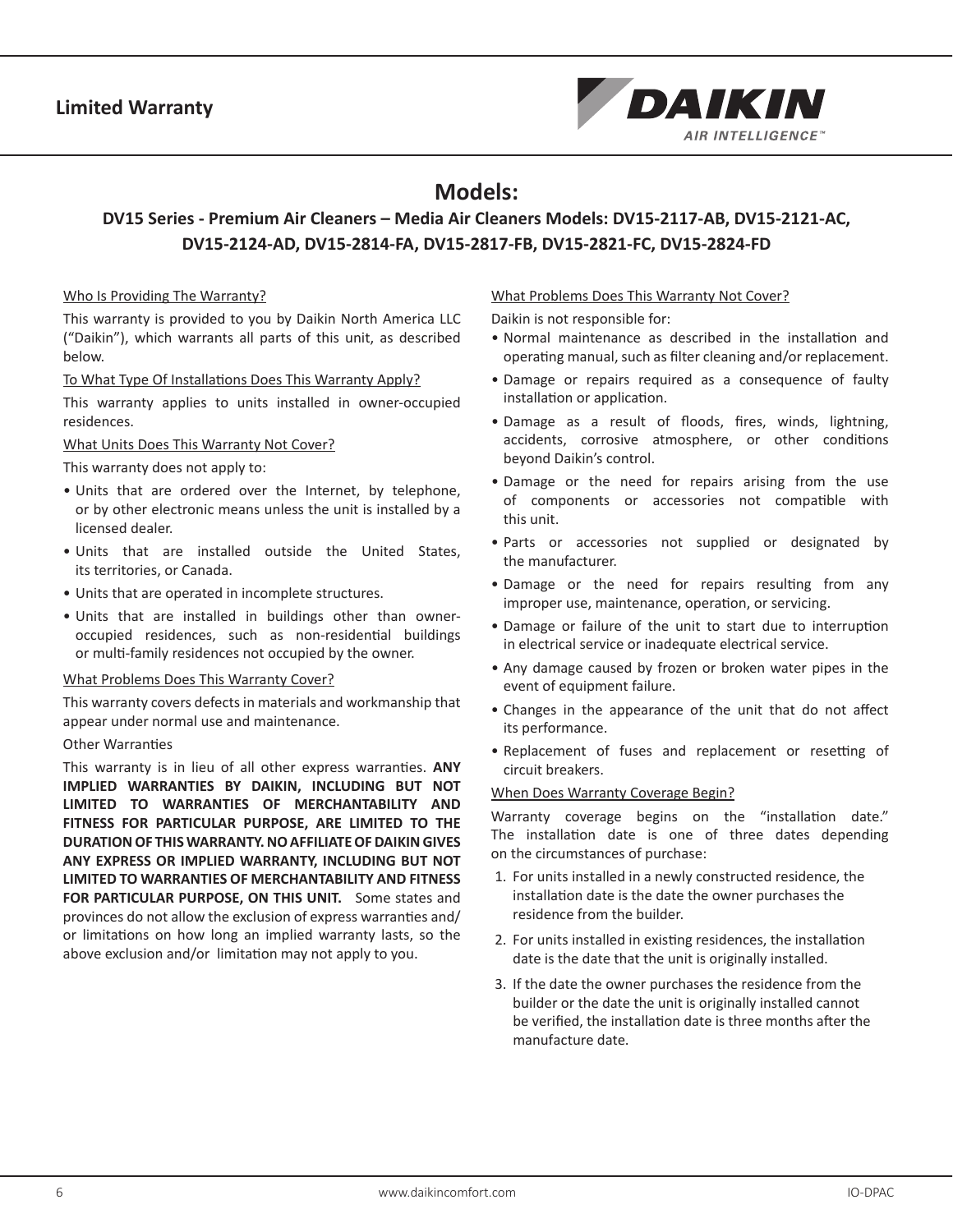## **Models:**

## **DV15 Series - Premium Air Cleaners – Media Air Cleaners Models: DV15-2117-AB, DV15-2121-AC, DV15-2124-AD, DV15-2814-FA, DV15-2817-FB, DV15-2821-FC, DV15-2824-FD**

#### How Long Does Warranty Coverage Last?

The warranty lasts for as long as the original owner or his or her spouse own and reside in the home in which the unit was originally installed, for a period up to 12 YEARS.

This warranty period does not continue after the unit is removed from the location where it was originally installed.

The replacement of a part under this warranty does not extend the warranty period. In other words, Daikin warrants a replacement part only for the period remaining in the warranty that commenced on the installation date.

#### What Will Daikin Do To Correct Problems?

Daikin will furnish a replacement part, without charge for the part only, to replace any part that is found to be defective due to workmanship or materials under normal use and maintenance. Furnishing of the replacement part is Daikin's only responsibility under this warranty and the furnishing of the replacement part is the owner's only remedy.

THE OWNER AGREES THAT THESE REMEDIES ARE THE OWNER'S EXCLUSIVE REMEDIES FOR BREACH OF ALL WAR-RANTIES, EXPRESS OR IMPLIED.

#### What Won't Daikin Do To Correct Problems?

Daikin will not pay for:

- Labor, freight, or any other cost associated with the service, repair, or operation of the unit.
- Electricity or fuel costs, or increases in electricity or fuel costs, for any reason, including additional or unusual use of supplemental electric heat.
- Lodging or transportation charges.
- Filters.

**WHETHER ANY CLAIM IS BASED ON NEGLIGENCE OR OTHER TORT, BREACH OF WARRANTY OR OTHER BREACH OF CON-TRACT, OR ANY OTHER THEORY, NEITHER DAIKIN NOR ANY OF ITS AFFILIATES SHALL IN ANY EVENT BE LIABLE FOR INCIDEN-TAL OR CONSEQUENTIAL DAMAGES, INCLUDING BUT NOT LIMITED TO LOST PROFITS, LOSS OF USE OF A UNIT, EXTRA UTILITY EXPENSES, OR DAMAGES TO PROPERTY.** Some states and provinces do not allow the exclusion or limitation of incidental or consequential damages, so the above exclusion may not apply to you.

#### How Can The Owner Receive Warranty Service?

If there is a problem with the unit, contact a licensed contractor.

To receive a replacement part, a licensed contractor must bring the defective part to a Daikin products distributor.

For more information about the warranty, contact Daikin Consumer Affairs at 855-770-5678 or write to Daikin Consumer Affairs, 7401 Security Way, Houston, Texas 77040.

This warranty gives you specific legal rights, and you may also have other rights that vary from state to state or province to province.

#### Quebec Residents

The arbitration provisions of this warranty shall not apply to residents of Quebec.

#### Where Can Any Legal Remedies Be Pursued?

ARBITRATION CLAUSE. IMPORTANT. PLEASE REVIEW THIS ARBITRATION CLAUSE. IT AFFECTS YOUR LEGAL RIGHTS.

- 1. *Parties:* This arbitration clause affects your rights against Daikin and any of its affiliates or employees or agents, successors, or assigns, all of whom together are referred to below as "we" or "us" for ease of reference.
- **2.** *ARBITRATION REQUIREMENT:* **EXCEPT AS STATED BELOW, ANY DISPUTE BETWEEN YOU AND ANY OF US SHALL BE DECIDED BY NEUTRAL, BINDING ARBITRATION RATHER THAN IN COURT OR BY JURY TRIAL.** "Dispute" will be given the broadest possible meaning allowable by law. It includes any dispute, claim, or controversy arising from or relating to your purchase of this heating or air conditioning unit, any warranty upon the unit, or the unit's condition. It also includes determination of the scope or applicability of this Arbitration Clause. The arbitration requirement applies to claims in contract and tort, pursuant to statute, or otherwise.
- **3.** *CLASS-ARBITRATION WAIVER:* **ARBITRATION IS HANDLED ON AN INDIVIDUAL BASIS. IF A DISPUTE IS ARBITRATED, YOU AND WE EXPRESSLY WAIVE ANY RIGHT TO PARTIC-IPATE AS A CLASS REPRESENTATIVE OR CLASS MEMBER ON ANY CLASS CLAIM YOU MAY HAVE AGAINST US OR WE AGAINST YOU, OR AS A PRIVATE ATTORNEY GENERAL OR IN ANY OTHER REPRESENTATIVE CAPACITY. YOU AND WE ALSO WAIVE ANY RIGHT TO CLASS ARBITRATION OR ANY CONSOLIDATION OF INDIVIDUAL ARBITRATIONS.**
- 4. *Discovery and Other Rights:* Discovery and rights to appeal in arbitration are generally more limited than in a lawsuit. This applies to both you and us. Other rights that you or we would have in court may not be available in arbitration. Please read this Arbitration Clause and consult the rules of the arbitration organizations listed below for more information.
- **5.** *SMALL CLAIMS COURT OPTION:* **YOU MAY CHOOSE TO LITIGATE ANY DISPUTE BETWEEN YOU AND ANY OF US IN SMALL CLAIMS COURT, RATHER THAN IN ARBITRATION, IF THE DISPUTE MEETS ALL REQUIREMENTS TO BE HEARD IN SMALL CLAIMS COURT.**